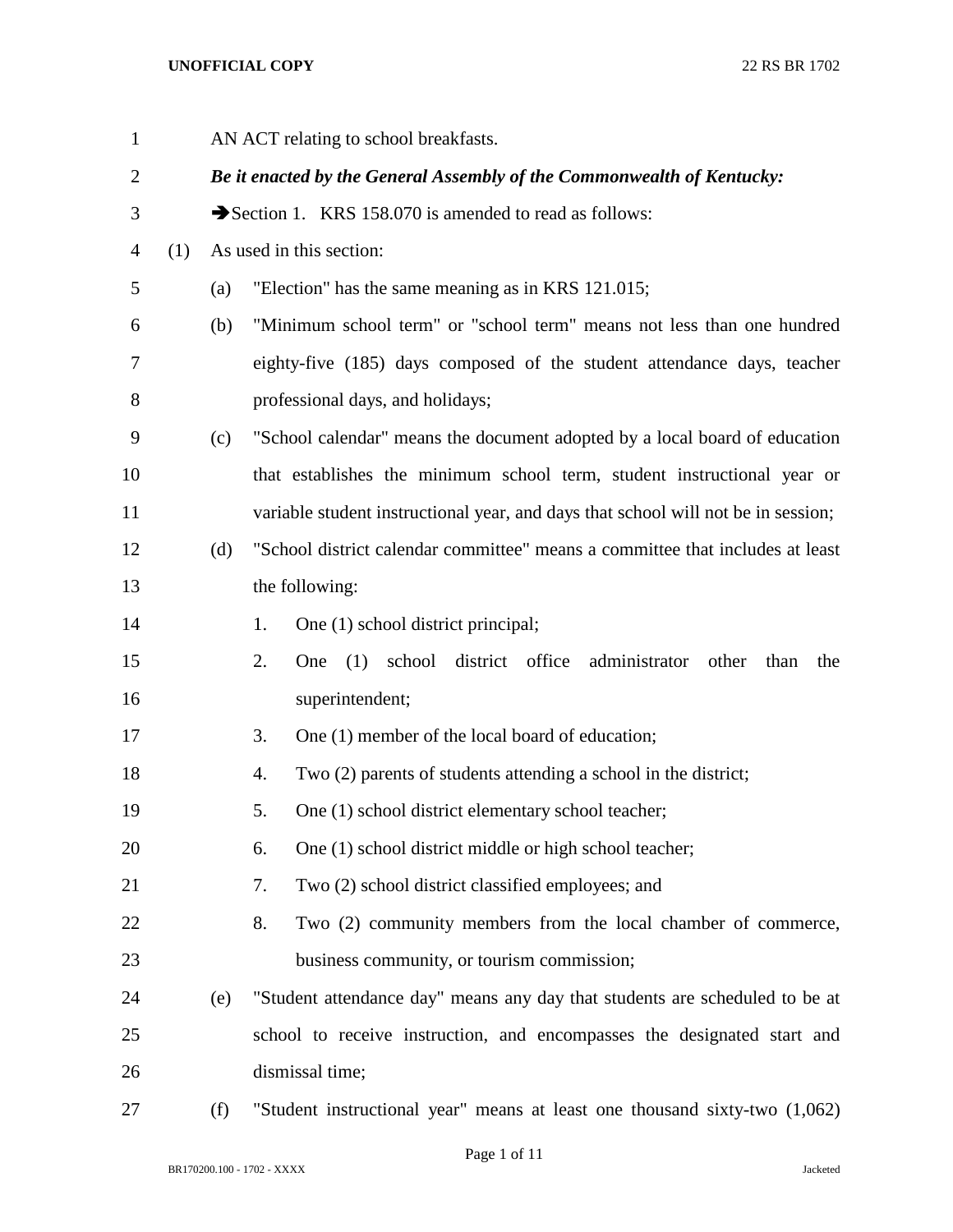- hours of instructional time for students delivered on not less than one hundred seventy (170) student attendance days;
- (g) "Teacher professional day" means any day teachers are required to report to work as determined by a local board of education, with or without the presence of students; and
- (h) "Variable student instructional year" means at least one thousand sixty-two (1,062) hours of instructional time delivered on the number of student attendance days adopted by a local board of education which shall be considered proportionally equivalent to one hundred seventy (170) student attendance days and calendar days for the purposes of a student instructional year, employment contracts that are based on the school term, service credit under KRS 161.500, and funding under KRS 157.350.
- (2) (a) [Beginning with the 2018-2019 school year, and each year thereafter, ]The local board of education, upon recommendation of the local school district superintendent, shall annually appoint a school district calendar committee to review, develop, and recommend school calendar options.
- (b) The school district calendar committee, after seeking feedback from school district employees, parents, and community members, shall recommend school calendar options to the local school district superintendent for presentation to the local board of education. The committee's recommendations shall comply with state laws and regulations and consider 22 the economic impact of the school calendar on the community and the state.
- (c) Prior to adopting a school calendar, the local board of education shall hear for discussion the school district calendar committee's recommendations and the recommendation of the superintendent at a meeting of the local board of education.
- 

(d) During a subsequent meeting of the local board of education, the local board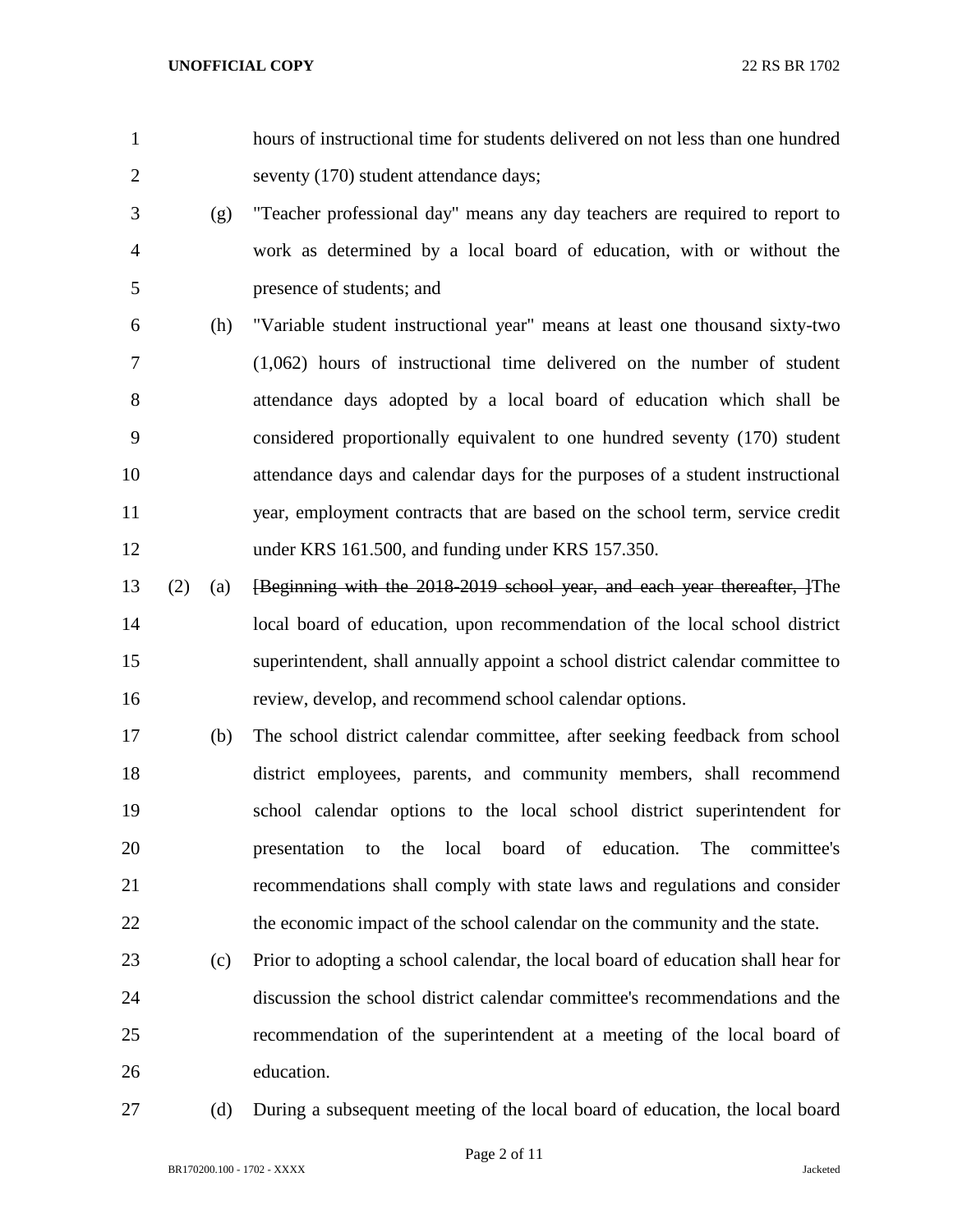shall adopt a school calendar for the upcoming school year that establishes the opening and closing dates of the school term, beginning and ending dates of each school month, student attendance days, and days on which schools shall be dismissed. The local board may schedule days for breaks in the school calendar that shall not be counted as a part of the minimum school term.

- (e) For local board of education meetings described in paragraphs (c) and (d) of this subsection, if the meeting is a regular meeting, notice shall be given to media outlets that have requests on file to be notified of special meetings stating the date of the regular meeting and that one (1) of the items to be considered in the regular meeting will be the school calendar. The notice shall be sent at least twenty-four (24) hours before the regular meeting. This requirement shall not be deemed to make any requirements or limitations relating to special meetings applicable to the regular meeting.
- (f) [Beginning with the 2018-2019 school year, and each year thereafter, ]A local school board of education that adopts a school calendar with the first student attendance day in the school term starting no earlier than the Monday closest to August 26 may use a variable student instructional year. Districts may set the length of individual student attendance days in a variable student instructional schedule, but no student attendance day shall contain more than seven (7) hours of instructional time unless the district submitted and received approval from the commissioner of education for an innovative alternative calendar.
- (3) (a) Each local board of education shall use four (4) days of the minimum school term for professional development and collegial planning activities for the professional staff without the presence of students pursuant to the requirements of KRS 156.095. At the discretion of the superintendent, one (1) day of professional development may be used for district-wide activities and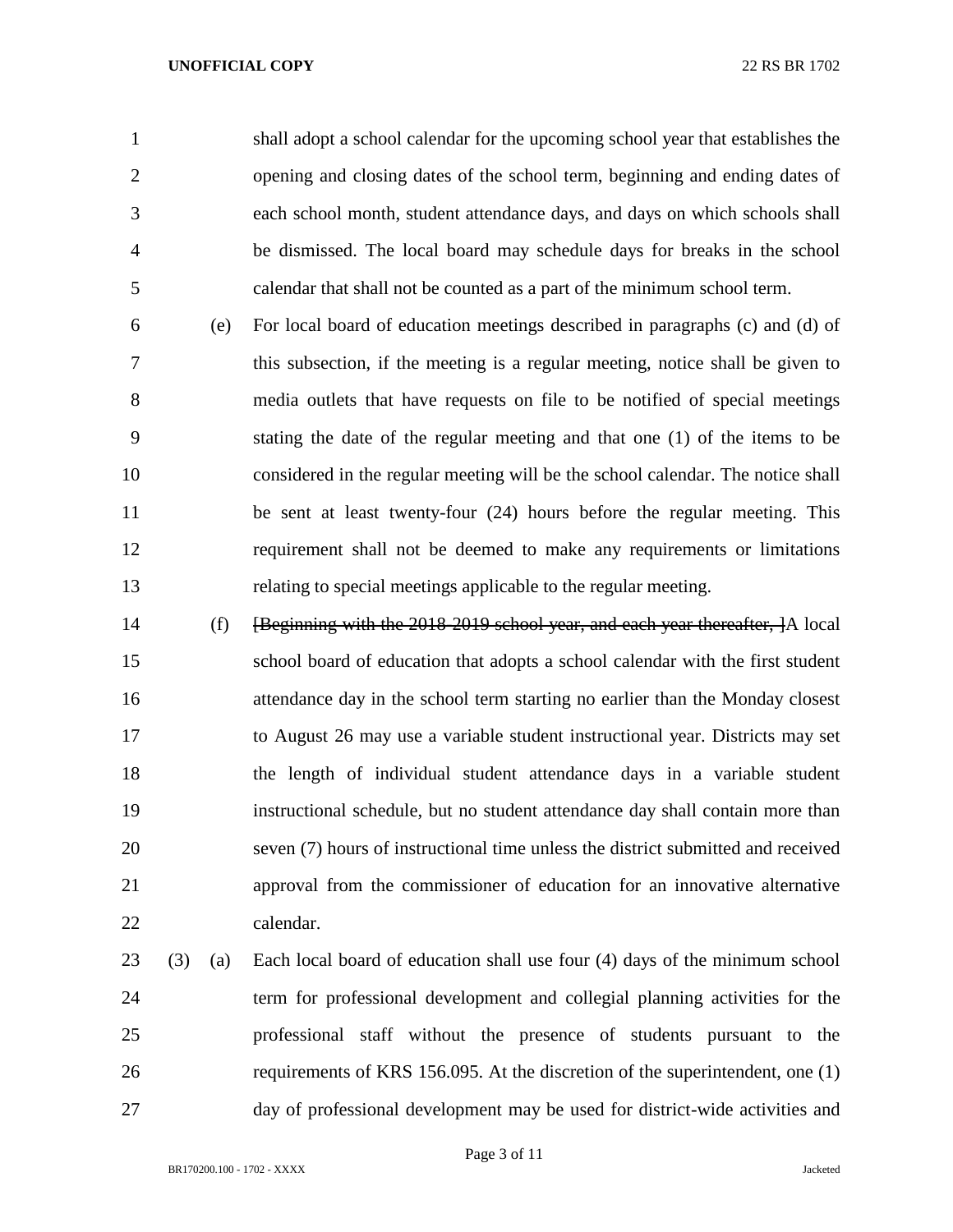| $\mathbf{1}$ |          | for training that is mandated by federal or state law. The use of three (3) days  |
|--------------|----------|-----------------------------------------------------------------------------------|
| $\mathbf{2}$ |          | shall be planned by each school council, except that the district is encouraged   |
| 3            |          | to provide technical assistance and leadership to school councils to maximize     |
| 4            |          | existing resources and to encourage shared planning.                              |
| 5<br>(b)     |          | At least one (1) hour of self-study review of seizure disorder materials shall be |
| 6            |          | required for all principals, guidance counselors, and teachers hired after July   |
| 7            | 1, 2019. |                                                                                   |
| 8<br>(c)     | 1.       | A local board may approve a school's flexible professional development            |
| 9            |          | plan that permits teachers or other certified personnel within a school to        |
| 10           |          | participate in professional development activities outside the days               |
| 11           |          | scheduled in the school calendar or the regularly scheduled hours in the          |
| 12           |          | school work day and receive credit towards the four (4) day professional          |
| 13           |          | development requirement within the minimum one hundred eighty-five                |
| 14           |          | (185) days that a teacher shall be employed.                                      |
| 15           | 2.       | A flexible schedule option shall be reflected in the school's professional        |
| 16           |          | development component within the school improvement plan and                      |
| 17           |          | approved by the local board. Credit for approved professional                     |
| 18           |          | development activities may be accumulated in periods of time other than           |
| 19           |          | full day segments.                                                                |
| 20           | 3.       | No teacher or administrator shall be permitted to count participation in a        |
| 21           |          | professional development activity under the flexible schedule option              |
| 22           |          | unless the activity is related to the teacher's classroom assignment and          |
| 23           |          | content area, or the administrator's job requirements, or is required by          |
| 24           |          | the school improvement plan, or is tied to the teacher's or the                   |
| 25           |          | administrator's individual growth plan. The supervisor shall give prior           |
| 26           |          | approval and shall monitor compliance with the requirements of this               |
| 27           |          | paragraph. In the case of teachers, a professional development                    |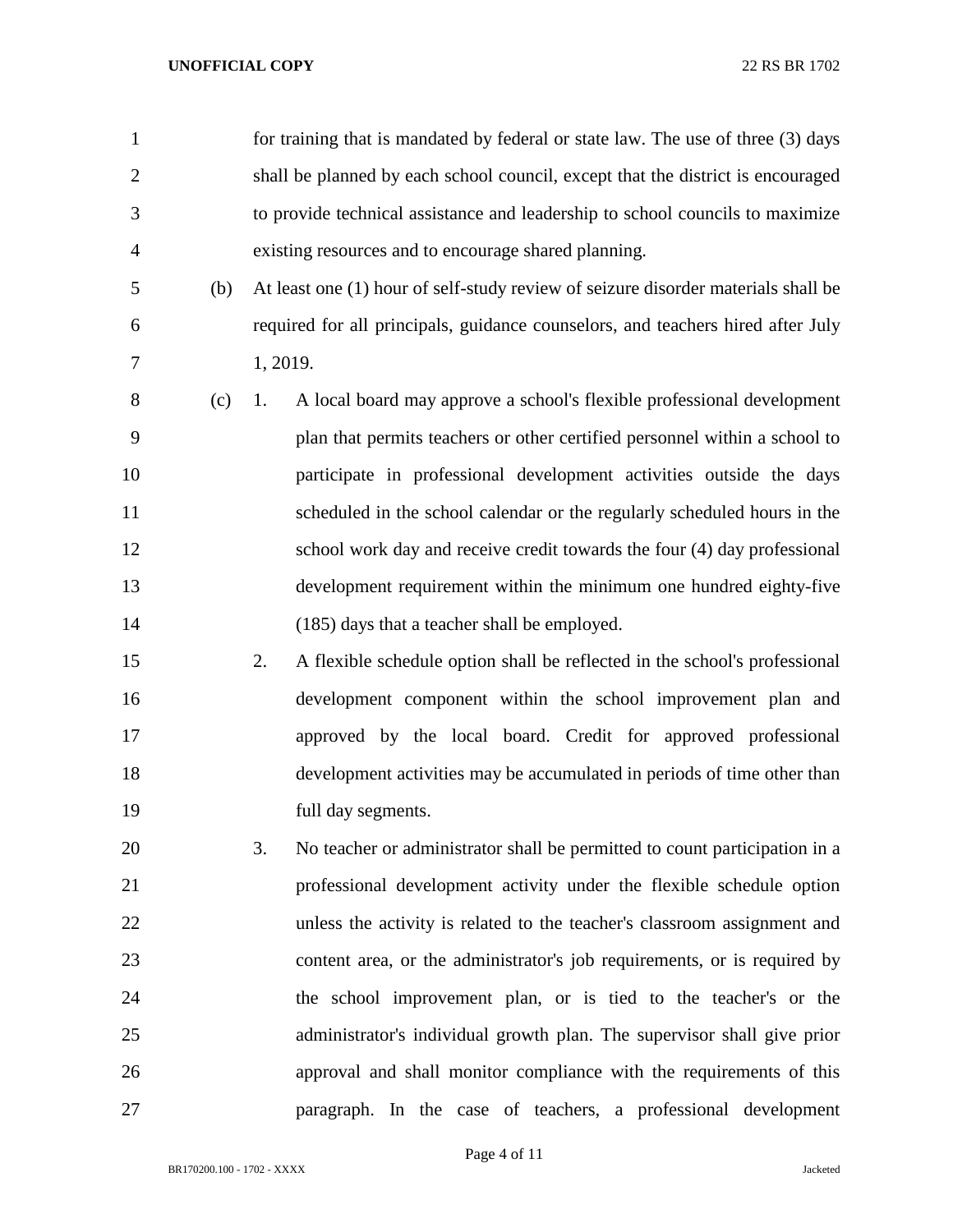| 1              |     |     | committee or the school council by council policy may be responsible               |
|----------------|-----|-----|------------------------------------------------------------------------------------|
| $\overline{2}$ |     |     | for reviewing requests for approval.                                               |
| 3              |     | (d) | The local board of each school district may use up to a maximum of four $(4)$      |
| $\overline{4}$ |     |     | days of the minimum school term for holidays; provided, however, any               |
| 5              |     |     | holiday which occurs on Saturday may be observed on the preceding Friday.          |
| 6              |     | (e) | Each local board may use two (2) days for planning activities without the          |
| $\tau$         |     |     | presence of students.                                                              |
| 8              |     | (f) | Each local board may close schools for the number of days deemed necessary         |
| 9              |     |     | for:                                                                               |
| 10             |     |     | National or state emergency or mourning when proclaimed by the<br>1.               |
| 11             |     |     | President of the United States or the Governor of the Commonwealth of              |
| 12             |     |     | Kentucky;                                                                          |
| 13             |     |     | 2.<br>Local emergency which would endanger the health or safety of children;       |
| 14             |     |     | and                                                                                |
| 15             |     |     | 3.<br>Mourning when so designated by the local board of education and              |
| 16             |     |     | approved by the Kentucky Board of Education upon recommendation of                 |
| 17             |     |     | the commissioner of education.                                                     |
| 18             | (4) | (a) | Kentucky Board of Education, upon recommendation of the<br>The                     |
| 19             |     |     | commissioner of education, shall adopt administrative regulations governing        |
| 20             |     |     | the use of student attendance days as a result of a local emergency, as            |
| 21             |     |     | described in subsection $(3)(f)2$ . of this section, and regulations setting forth |
| 22             |     |     | the guidelines and procedures to be observed for the approval of waivers from      |
| 23             |     |     | the requirements of a student instructional year in subsection $(1)(f)$ of this    |
| 24             |     |     | section for districts that wish to adopt innovative instructional calendars, or    |
| 25             |     |     | for circumstances that would create extreme hardship.                              |
| 26             |     | (b) | If a local board of education amends its school calendar after its adoption due    |
| 27             |     |     | to an emergency, it may lengthen or shorten any remaining student attendance       |

Page 5 of 11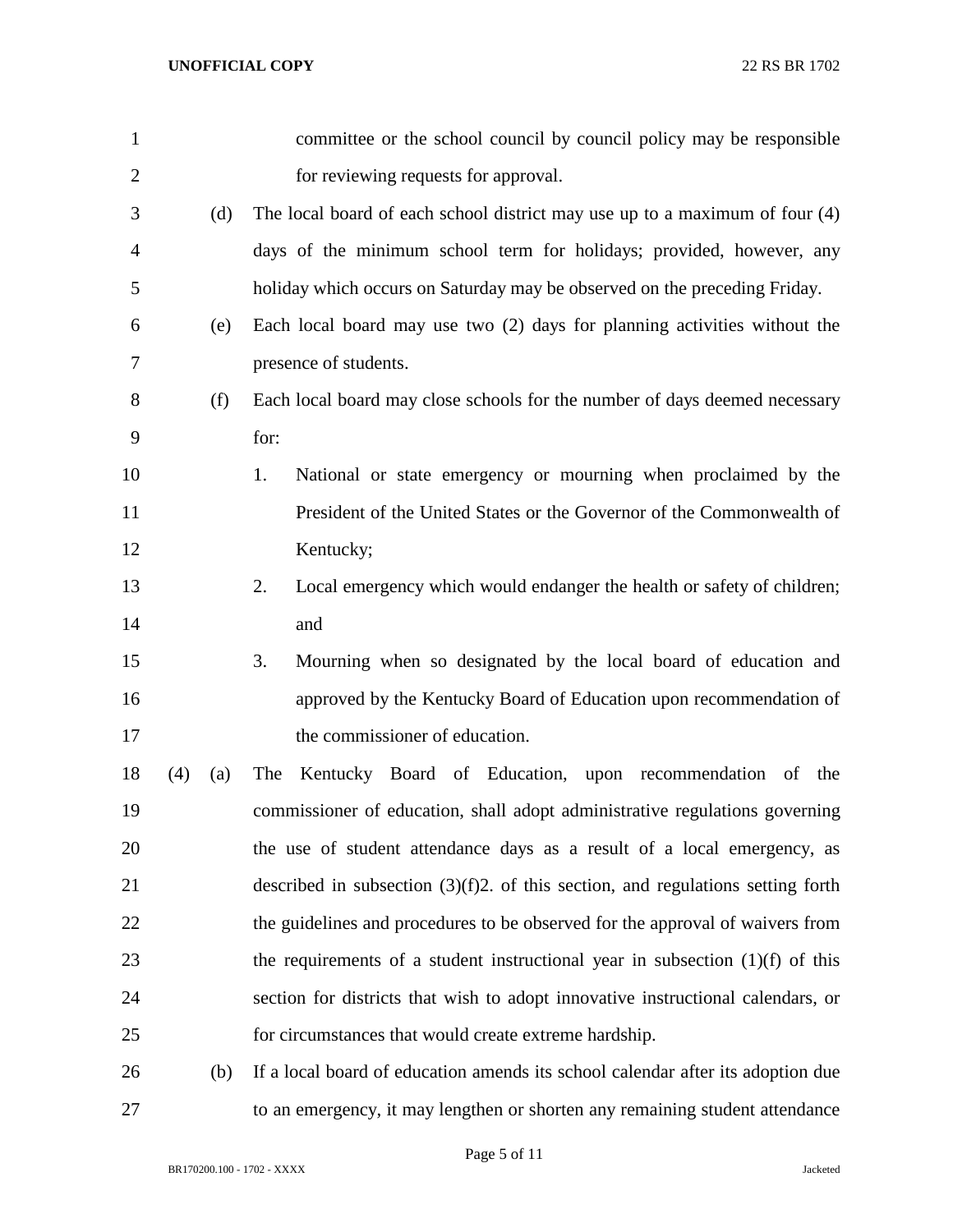| $\mathbf{1}$   |     |     |    | days by thirty (30) minutes or more, as it deems necessary, provided the             |
|----------------|-----|-----|----|--------------------------------------------------------------------------------------|
| $\overline{2}$ |     |     |    | amended calendar complies with the requirements of a student instructional           |
| 3              |     |     |    | year in subsection $(1)(f)$ of this section or a variable student instructional year |
| 4              |     |     |    | in subsection $(1)(h)$ of this section. No student attendance day shall contain      |
| 5              |     |     |    | more than seven (7) hours of instructional time unless the district submitted        |
| 6              |     |     |    | and received approval from the commissioner of education for an innovative           |
| 7              |     |     |    | alternative calendar.                                                                |
| 8              | (5) | (a) | 1. | In setting the school calendar, school may be closed for two $(2)$                   |
| 9              |     |     |    | consecutive days for the purpose of permitting professional school                   |
| 10             |     |     |    | employees to attend statewide professional meetings.                                 |
| 11             |     |     | 2. | These two (2) days for statewide professional meetings may be                        |
| 12             |     |     |    | scheduled to begin with the first Thursday after Easter, or upon request             |
| 13             |     |     |    | of the statewide professional education association having the largest               |
| 14             |     |     |    | paid membership, the commissioner of education may designate                         |
| 15             |     |     |    | alternate dates.                                                                     |
| 16             |     |     | 3. | If schools are scheduled to operate during days designated for the                   |
| 17             |     |     |    | statewide professional meeting, the school district shall permit                     |
| 18             |     |     |    | employees who are delegates to attend as compensated professional                    |
| 19             |     |     |    | leave time and shall employ substitute teachers in their absence.                    |
| 20             |     |     | 4. | The commissioner of education shall designate one (1) additional day                 |
| 21             |     |     |    | during the school year when schools may be closed to permit                          |
| 22             |     |     |    | professional school employees to participate in regional or district                 |
| 23             |     |     |    | professional meetings.                                                               |
| 24             |     |     | 5. | These three (3) days so designated for attendance at professional                    |
| 25             |     |     |    | meetings may be counted as a part of the minimum school term.                        |
| 26             |     | (b) | 1. | If any school in a district is used as a polling place, the school district          |
| 27             |     |     |    | shall be closed on the day of the election, and those days may be used               |

Page 6 of 11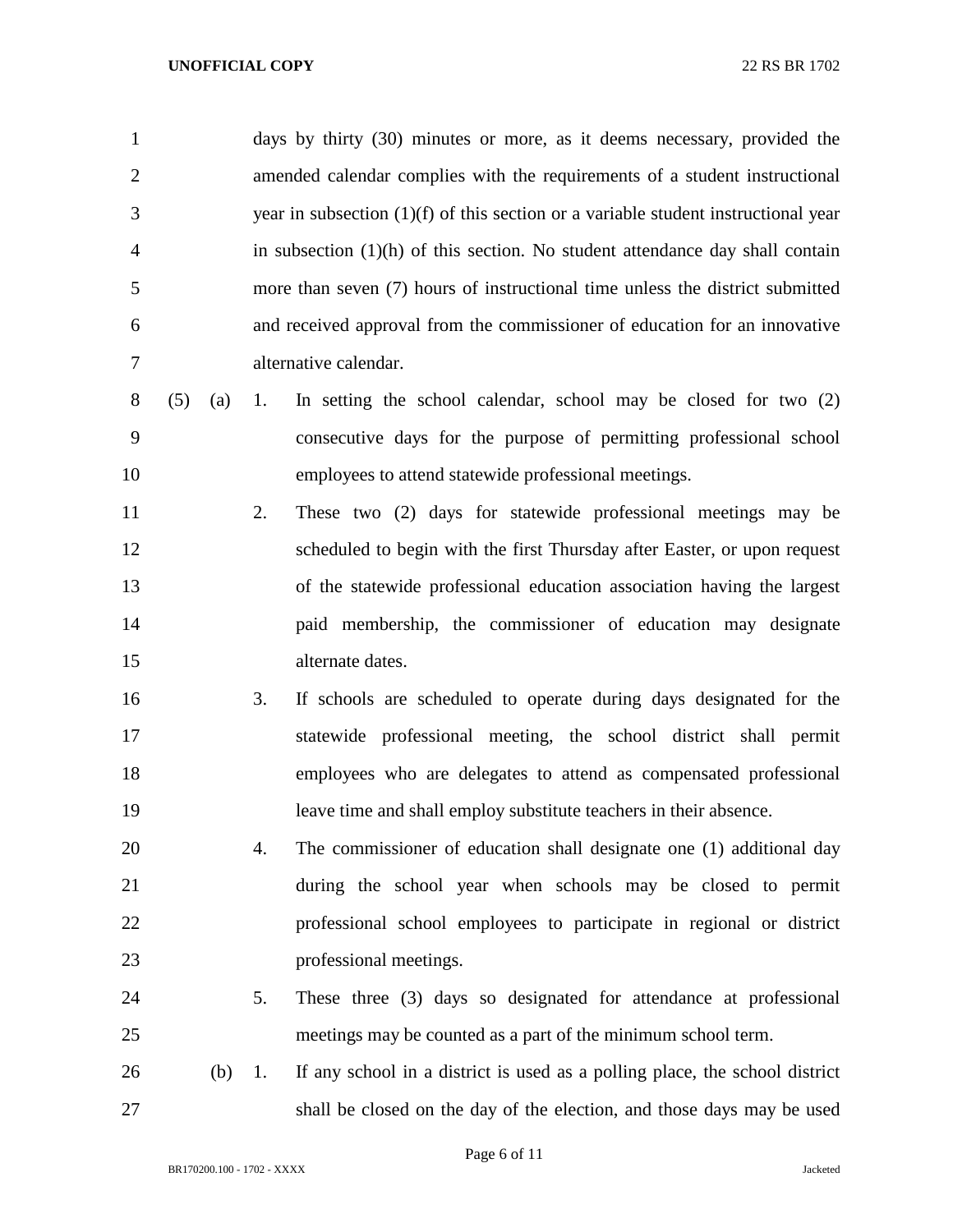| $\mathbf{1}$   |     |     | for professional development activities, professional meetings, or               |
|----------------|-----|-----|----------------------------------------------------------------------------------|
| $\overline{2}$ |     |     | parent-teacher conferences.                                                      |
| 3              |     |     | 2.<br>A district may be open on the day of an election if no school in the       |
| $\overline{4}$ |     |     | district is used as a polling place.                                             |
| 5              |     | (c) | All schools shall be closed on the third Monday of January in observance of      |
| 6              |     |     | the birthday of Martin Luther King, Jr. Districts may:                           |
| 7              |     |     | 1.<br>Designate the day as one $(1)$ of the four $(4)$ holidays permitted under  |
| 8              |     |     | subsection $(3)(d)$ of this section; or                                          |
| 9              |     |     | 2.<br>Not include the day in the minimum school term specified in subsection     |
| 10             |     |     | $(1)$ of this section.                                                           |
| 11             | (6) | (a) | The Kentucky Board of Education, or the organization or agency designated        |
| 12             |     |     | by the board to manage interscholastic athletics, shall be encouraged to         |
| 13             |     |     | schedule athletic competitions outside the regularly scheduled student           |
| 14             |     |     | attendance day.                                                                  |
| 15             |     | (b) | [Beginning with the 2009-2010 school year, ]Any member of a school-              |
| 16             |     |     | sponsored interscholastic athletic team who competes in a regional               |
| 17             |     |     | tournament or state tournament sanctioned by the Kentucky Board of               |
| 18             |     |     | Education, or the organization or agency designated by the board to manage       |
| 19             |     |     | interscholastic athletics, and occurring on a regularly scheduled student        |
| 20             |     |     | attendance day may be counted present at school on the date or dates of the      |
| 21             |     |     | competition, as determined by local board policy, for a maximum of two (2)       |
| 22             |     |     | days per student per year. The student shall be expected to complete any         |
| 23             |     |     | assignments missed on the date or dates of the competition.                      |
| 24             |     | (c) | The school attendance record of any student for whom paragraph (b) of this       |
| 25             |     |     | subsection applies shall indicate that the student was in attendance on the date |
| 26             |     |     | or dates of competition.                                                         |
|                |     |     |                                                                                  |

(7) Students applying for excused absence for attendance at the Kentucky State Fair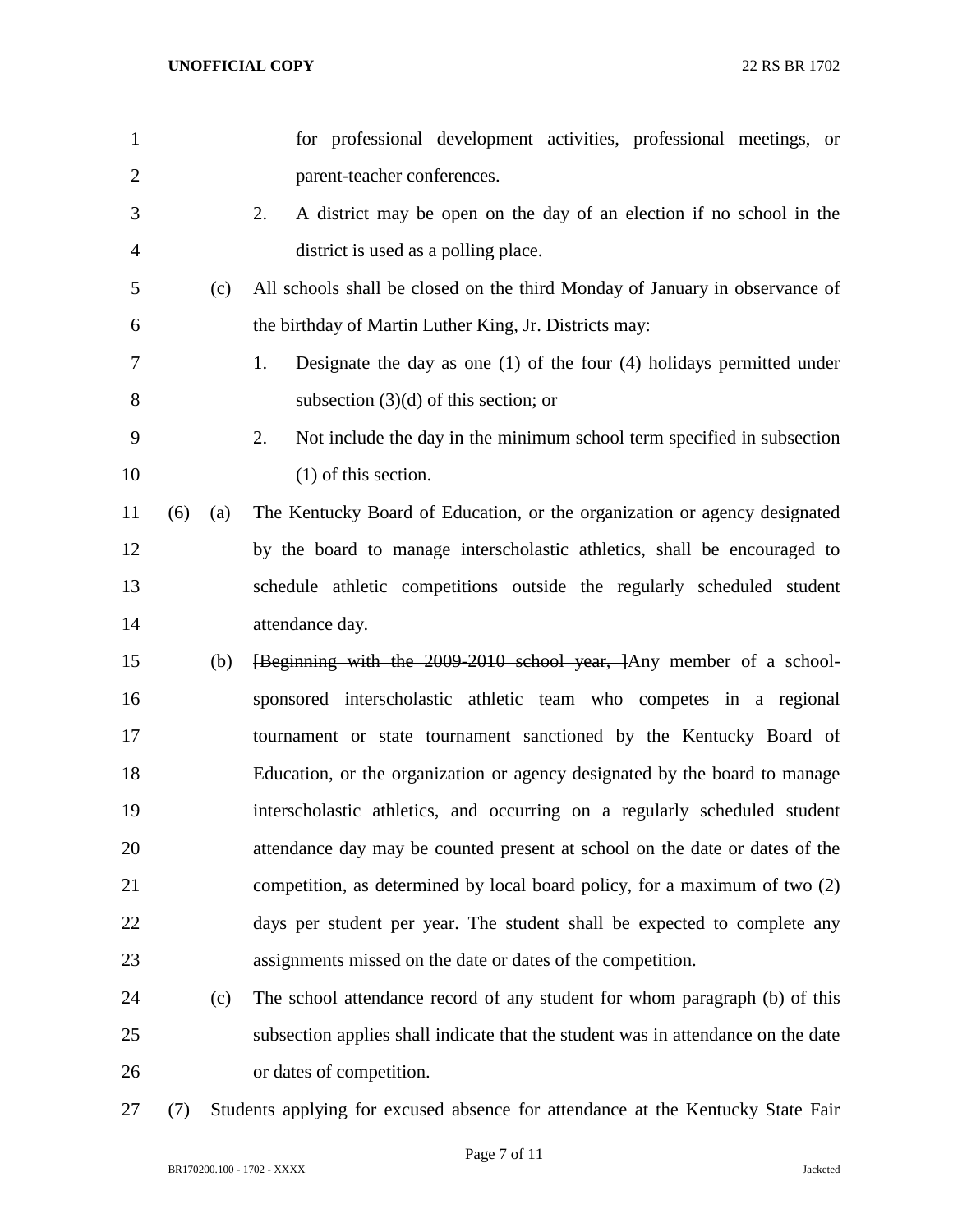shall be granted one (1) day of excused absence.

 (8) Schools shall provide continuing education for those students who are determined to need additional time to achieve the outcomes defined in KRS 158.6451, and schools shall not be limited to the minimum school term in providing this education. Continuing education time may include extended days, extended weeks, or extended years. A local board of education may adopt a policy requiring its students to participate in continuing education. The local policy shall set out the conditions under which attendance will be required and any exceptions which are provided. The Kentucky Board of Education shall promulgate administrative regulations establishing criteria for the allotment of grants to local school districts and shall include criteria by which the commissioner of education may approve a district's request for a waiver to use an alternative service delivery option, including providing services during the student attendance day on a limited basis. These grants shall be allotted to school districts to provide instructional programs for pupils who are identified as needing additional time to achieve the outcomes defined in KRS 158.6451. A school district that has a school operating a model early reading program under KRS 158.792 may use a portion of its grant money as part of the matching funds to provide individualized or small group reading instruction to qualified students outside of the regular classroom during the student attendance day.

 (9) Notwithstanding any other statute, each school term shall include no less than the equivalent of the student instructional year in subsection (1)(f) of this section, or a variable student instructional year in subsection (1)(h) of this section, except that the commissioner of education may grant up to the equivalent of ten (10) student attendance days for school districts that have a nontraditional instruction plan approved by the commissioner of education on days when the school district is closed for health or safety reasons. The district's plan shall indicate how the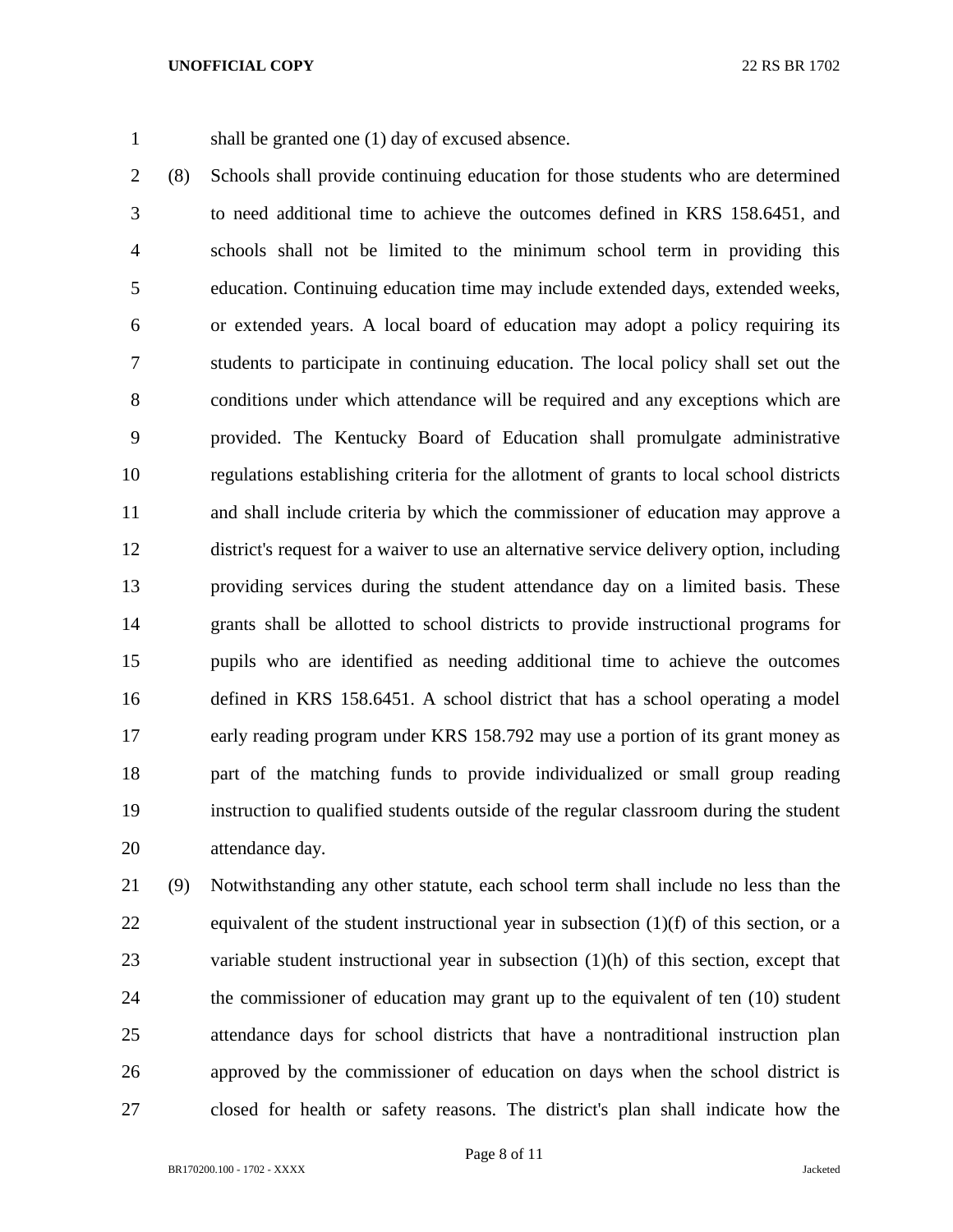nontraditional instruction process shall be a continuation of learning that is occurring on regular student attendance days. Instructional delivery methods, including the use of technology, shall be clearly delineated in the plan. Average daily attendance for purposes of Support Education Excellence in Kentucky program funding during the student attendance days granted shall be calculated in compliance with administrative regulations promulgated by the Kentucky Board of Education.

8 (10) **[By December 31, 2018, ]**The Kentucky Board of Education shall promulgate 9 administrative regulations<del> to be effective beginning with the 2019-2020 school</del> 10 yearl to prescribe the conditions and procedures for districts to be approved for the nontraditional instruction program. Administrative regulations promulgated by the board under this section shall specify:

(a) The application, plan review, approval, and amendment process;

 (b) Reporting requirements for districts approved for the program, which may include but are not limited to examples of student work, lesson plans, teacher work logs, and student and teacher participation on nontraditional instruction days. Documentation to support the use of nontraditional instruction days shall include clear evidence of learning continuation;

 (c) Timelines for initial approval as a nontraditional instruction district, length of approval, the renewal process, and ongoing evaluative procedures required of 21 the district;

 (d) Reporting and oversight responsibilities of the district and the Kentucky Department of Education, including the documentation required to show clear evidence of learning continuation during nontraditional instruction days; and

(e) Other components deemed necessary to implement this section.

 (11) Notwithstanding the provisions of KRS 158.060(3) and the provisions of subsection (2) of this section, a school district shall arrange bus schedules so that all buses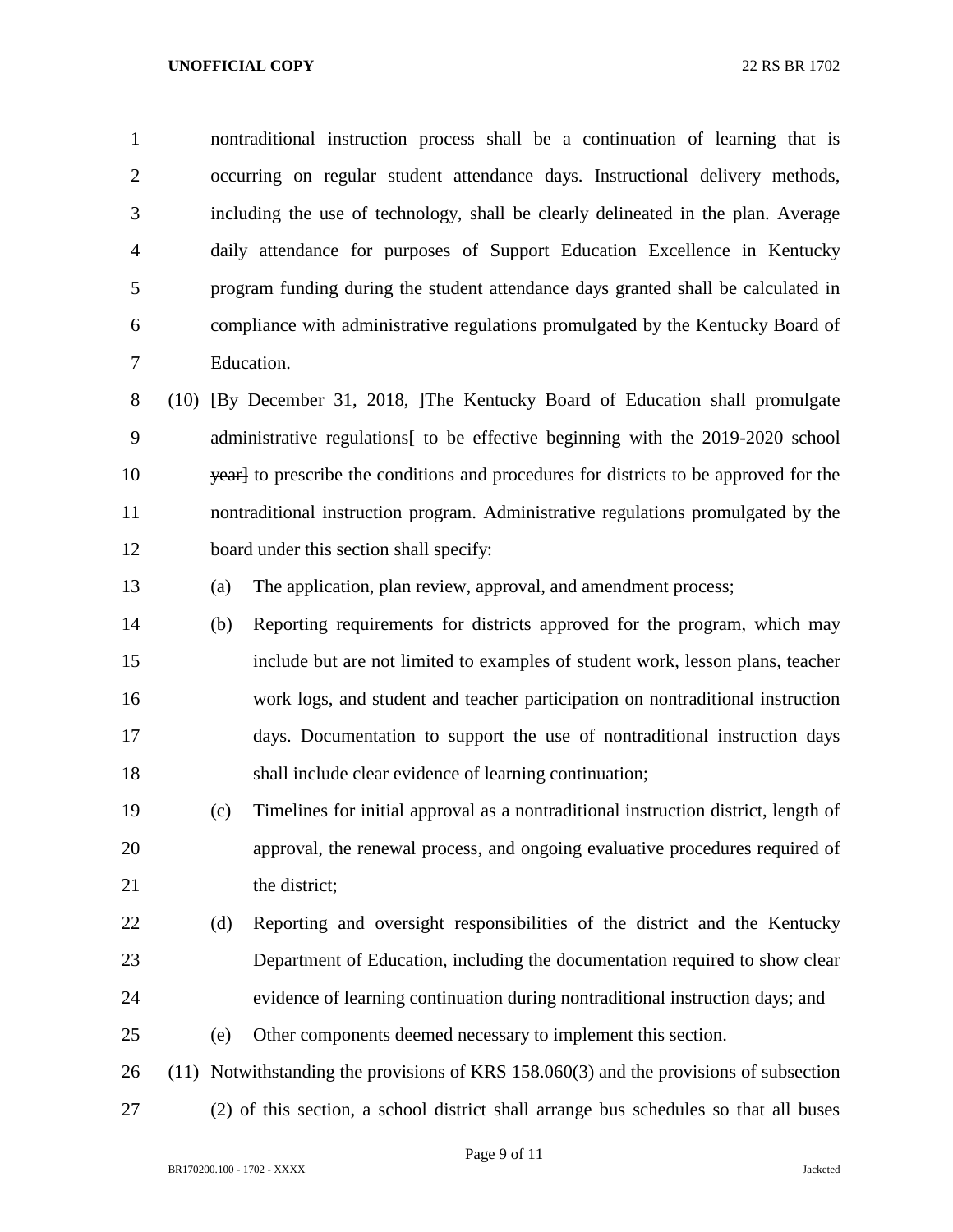arrive in sufficient time to provide breakfast prior to the beginning of the student attendance day. [In the event of an unforeseen bus delay, ]The *school-based decision making council, or the principal if there is not a council,*[administrator] of a school that participates in the Federal School Breakfast Program may *also* 5 authorize up to fifteen (15) minutes of the student attendance day  $\frac{1}{2}$  if necessary to provide the opportunity for children to eat breakfast *in the classroom during instructional time*[not to exceed eight (8) times during the school year within a school building].

 (12) Notwithstanding any other statute to the contrary, the following provisions shall apply to a school district that misses student attendance days due to emergencies, including weather-related emergencies:

- (a) A certified school employee shall be considered to have fulfilled the minimum one hundred eighty-five (185) day contract with a school district under KRS 157.350 and shall be given credit for the purpose of calculating service credit for retirement under KRS 161.500 for certified school personnel if:
- 1. State and local requirements under this section are met regarding the equivalent of the number and length of student attendance days, teacher professional days, professional development days, holidays, and days for planning activities without the presence of students; and
- 2. The provisions of the district's school calendar to make up student attendance days missed due to any emergency, as approved by the 22 Kentucky Department of Education when required, including but not limited to a provision for additional instructional time per day, are met.
- (b) Additional time worked by a classified school employee shall be considered as equivalent time to be applied toward the employee's contract and calculation of service credit for classified employees under KRS 78.615 if:
- 

1. The employee works for a school district with a school calendar